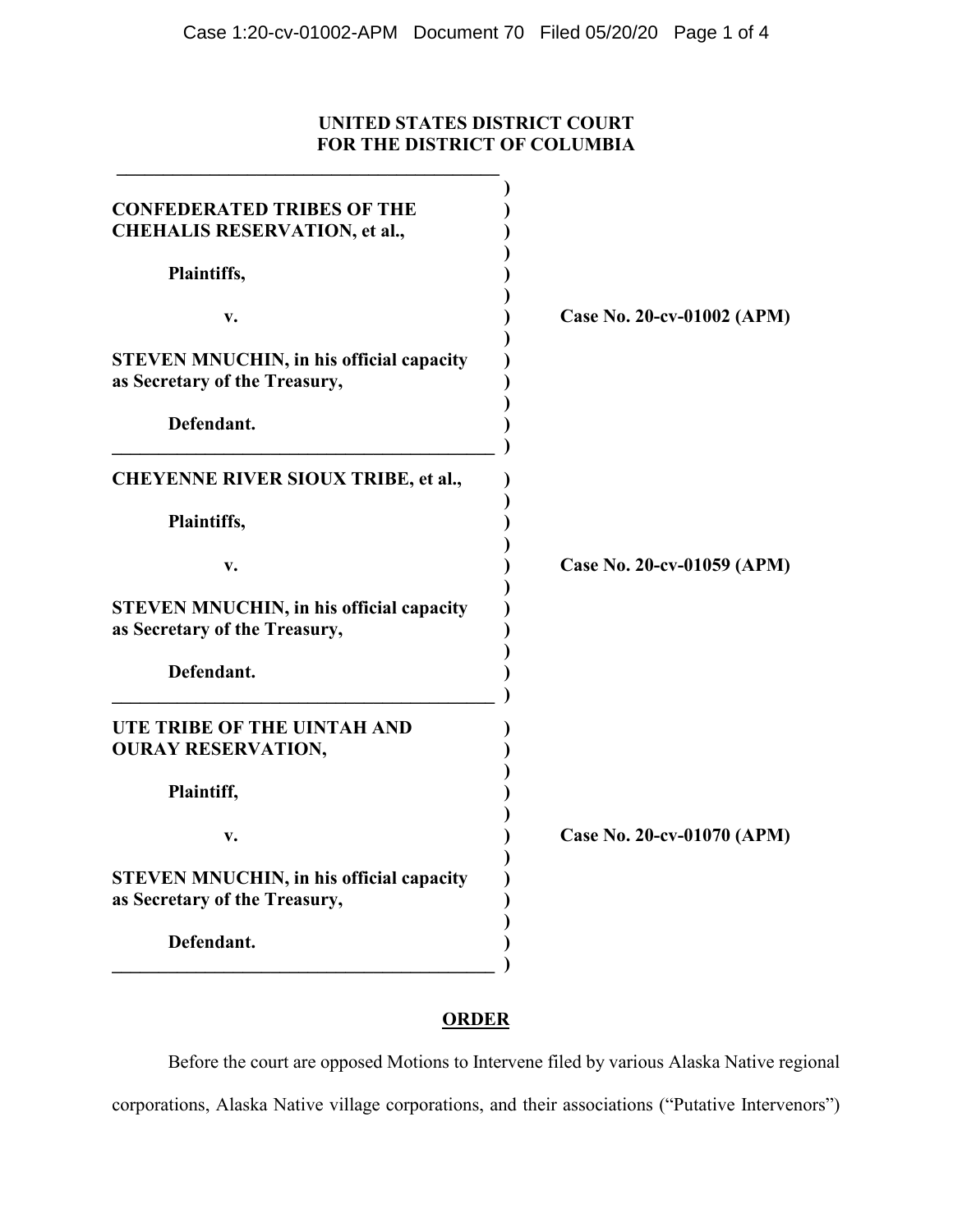#### Case 1:20-cv-01002-APM Document 70 Filed 05/20/20 Page 2 of 4

in the *Ute Indian Tribe of the Uintah and Ouray Reservation v. Mnuchin* matter.<sup>1</sup> Because the Putative Intervenors have shown entitlement to intervene as a matter of right pursuant to Federal Rule of Civil Procedure 24(a)(2), their motions are granted. Putative Intervenors satisfy each of Rule  $24(a)(2)$ 's conditions: (1) their motions are timely; (2) they claim an interest, as qualifying "Tribal governments," 42 U.S.C.  $\S$  801(a)(2)(B), in the Title V CARES Act funds that are the subject of this action; (3) disposing of this action in Plaintiffs' favor would defeat Putative Intervenors' claim to a share of those funds; and (4) their interests are not adequately represented by the named federal defendant, the Secretary of the Treasury. *See* Fed. R. Civ. P. 24(a)(2). The Putative Intervenors also have established standing. *See Crossroads Grassroots Policy Strategies v. Fed. Election Comm'n*, 788 F.3d 312, 317 (D.C. Cir. 2015) ("Our cases have generally found a sufficient injury in fact where a party benefits from agency action, the action is then challenged in court, and an unfavorable decision would remove the party's benefit.").

Plaintiff Ute Indian Tribe of the Uintah and Ouray Reservation ("Tribe") opposes intervention, but its arguments are unpersuasive. *See* Ute Indian Tribe Opp'n to Mots. to Intervene, ECF No. 59 [hereinafter Pl.'s Opp'n]. The Tribe's contention that the Putative Intervenors lack standing because their asserted injury is "based primarily on claims that they have '638 contracts,'" *id.* at 2, misconstrues the Putative Intervenors' injury. Their claimed injury is the deprivation of Title V funds, if Plaintiffs were to prevail in this case. Such loss easily establishes a cognizable injury. *See Crossroads Grassroots*, *supra*. The Tribe's additional contention that Putative Intervenors lack standing because the court already preliminarily concluded that they are ineligible

 $\overline{\phantom{a}}$ 

<sup>1</sup> *See* 1:20-cv-01002-APM (consolidated docket), Mot. of Ahtna, Inc. to Intervene as Defendant & Incorporated Mem. of Law, ECF No. 43; Mot. of Alaska Native Village Corp. Ass'n, Inc. & Ass'n of ANCSA Regional Corp. Presidents/CEO's, Inc. to Intervene and Mem. of P. & A., ECF No. 45; Mot. to Intervene as Defendants & Supp. Mem. of Law, ECF No. 46. The court previously granted the Putative Intervenors' motions, which were unopposed, in the *Confederated Tribes* and *Cheyenne River Sioux Tribe* matters. *See* Minute Order, May 13, 2020.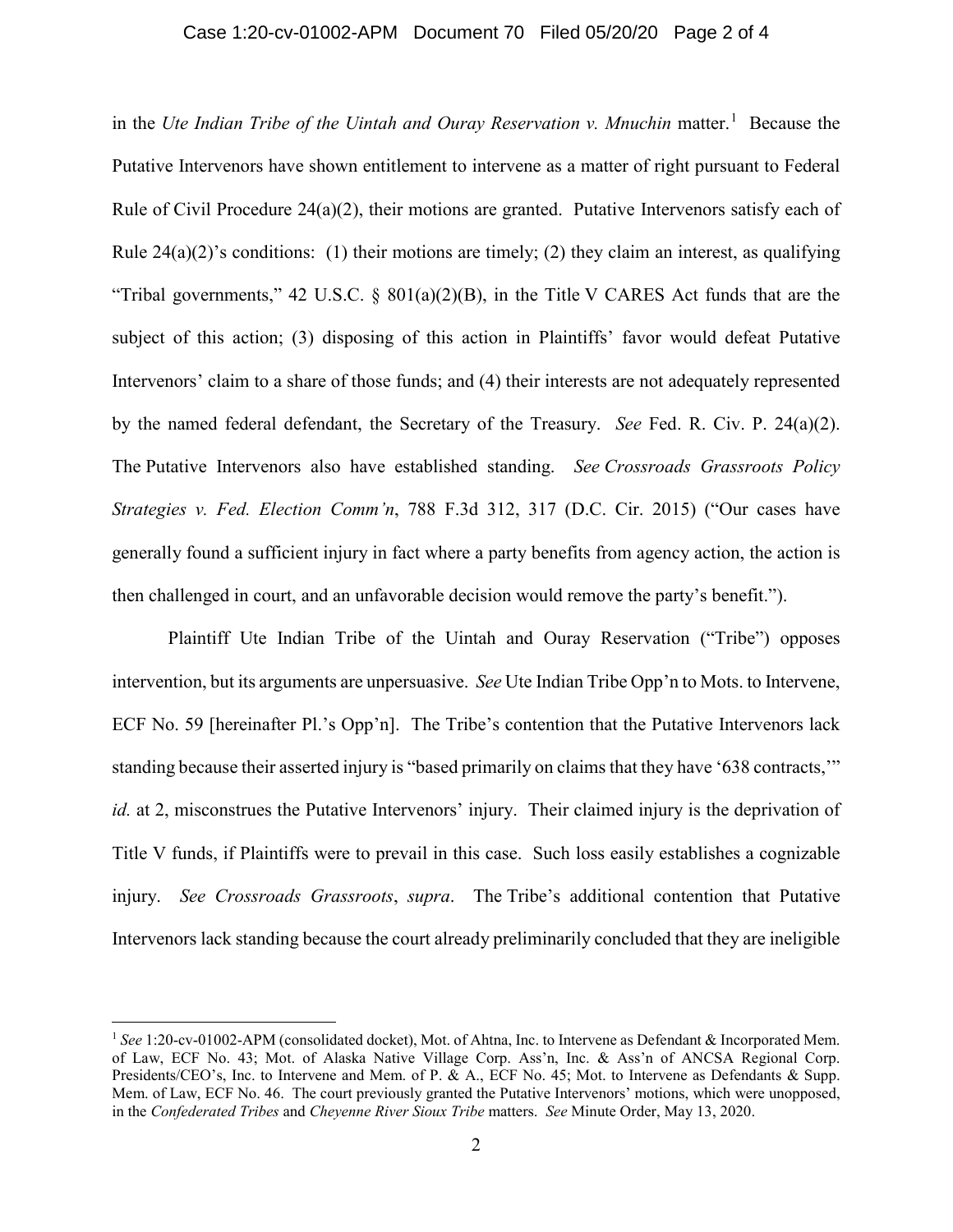#### Case 1:20-cv-01002-APM Document 70 Filed 05/20/20 Page 3 of 4

for Title V funds, *see* Pl.'s Opp'n at 2, also misses the mark. Courts must assume the merits of a legal claim when evaluating standing. *See Estate of Boyland v. U.S. Dep't of Agric.*, 913 F.3d 117, 123 (D.C. Cir. 2019). Here, when the court assumes that the Putative Intervenors *are* qualified for Title V funds, they easily establish standing. The court's *preliminary* determination that the Putative Intervenors are ineligible for Title V funds does not alter this conclusion. *See Univ. of Texas v. Camenisch*, 451 U.S. 390, 395 (1981) ("[T]he findings of fact and conclusions of law made by a court granting a preliminary injunction are not binding at trial on the merits.").<sup>2</sup>

 The Tribe also contends that intervention as a matter of right should be denied because the Secretary shares "the same ultimate objectives and seek[s] identical relief" as the Putative Intervenors and therefore adequately represents their interests. *See* Pl.'s Opp'n at 11. But binding D.C. Circuit precedent rejects such logic. See *Crossroads Grassroots*, 788 F.3d at 321 (stating that "we look skeptically on government entities serving as adequate advocates for private parties"); *Dimond v. District of Columbia*, 792 F.2d 179, 192 (D.C. Cir. 1986) (finding that the government defendant was not an adequate representative of private parties where the government "has no financial stake in the outcome"). *Bruch v. Griffith Energy. Services, Inc.*, Civil Action No. 11-983 (TFH/AK), Civil Action 11-1101 (TFH/AK), 2014 WL 12799159 (D.D.C. March 24, 2014), characterized by the Tribe as "akin" to this case, Pl.'s Opp'n at 13, does not compel a different result in view of Circuit precedent.

l

<sup>2</sup> The Tribe's reliance on *Cobell v. Jewell*, Civ. Action No. 96-01285 (TFH), 2016 WL 10704595 (D.D.C. March 30, 2016), is misplaced. There the court determined that the putative intervenor's "interest is . . . too conjectural to demonstrate Article III standing." *Id.* at \*1. Here, no conjecture is required. If the court enters a final judgment in favor of Plaintiffs, the Putative Intervenors will suffer injury from their inability to qualify for Title V funds.